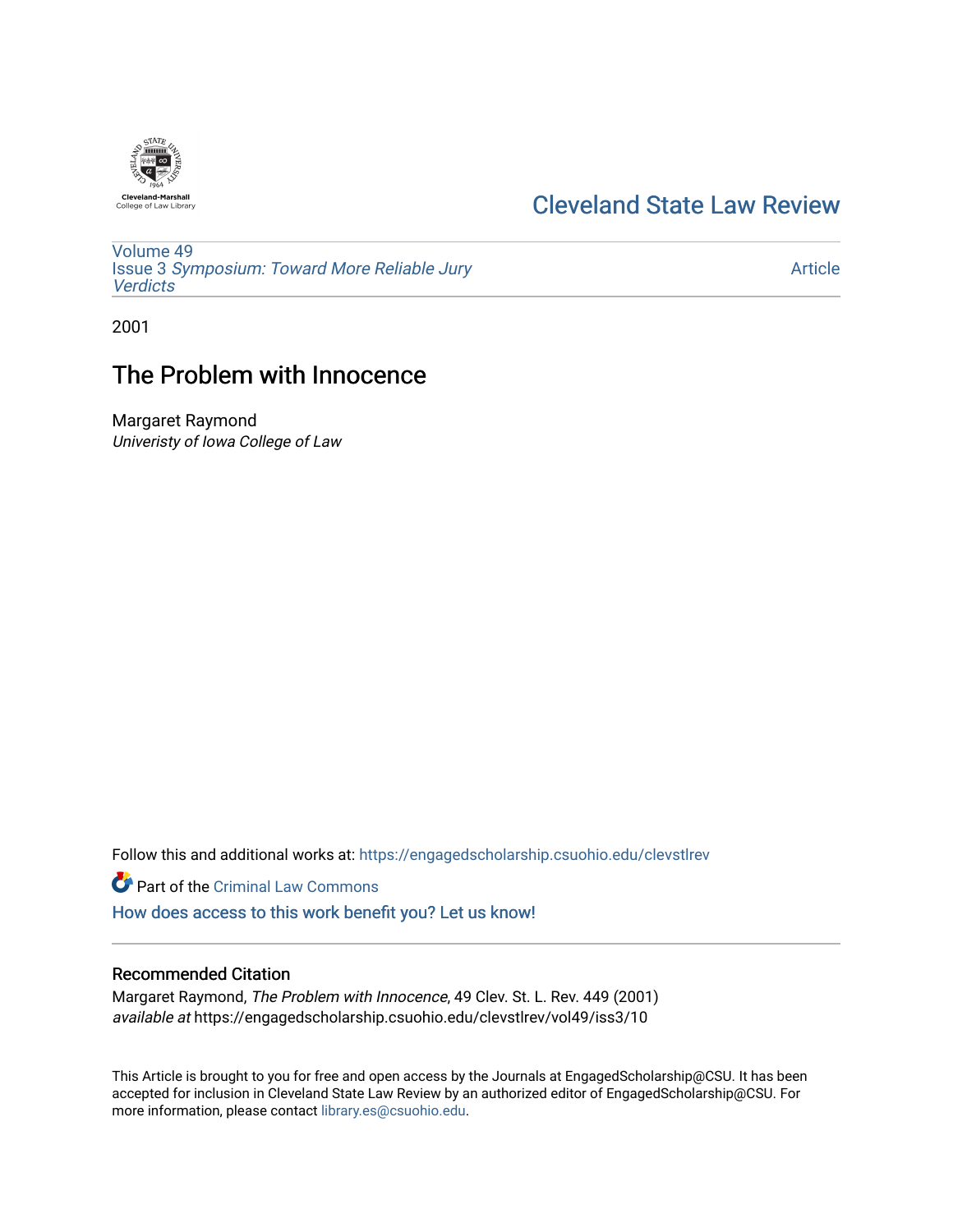### THE PROBLEM WITH INNOCENCE

#### MARGARET RAYMOND<sup>1</sup>

Recent years have brought a torrent of public attention to the phenomenon of wrongful conviction.<sup>2</sup> From the New York Times<sup>3</sup> to Good Morning America,<sup>4</sup> from People<sup>5</sup> to Primetime,  $6$  we have repeatedly been moved and inspired by the vision of an individual, fully exonerated of the heinous crime of which he was wrongfully convicted, stepping out of the confines of unjust imprisonment and into the sunshine of freedom. Outside waiting for the former inmate, if he is lucky, are the family

3 *See* Bob Herbert, *Death Row Survivor*, N.Y. TIMES, Apr. 12, 2001, at A29.

<sup>4</sup>*Good Morning America* (ABC television broadcast, Feb. 25, 1997) (transcript available on LEXIS) (discussion of the wrongful conviction of Ronald Cotton for rape based on mistaken eyewitness identification).

<sup>5</sup>Claudia Glenn Dowling, *Mistaken Identity*, PEOPLE, Aug. 14, 2000, at 50.

<sup>6</sup>*Primetime Thursday* (ABC television broadcast, Apr. 12, 2001) (transcript available on LEXIS).

<sup>&</sup>lt;sup>1</sup>Professor of Law, University of Iowa College of Law. Many thanks to the Cleveland-Marshall College of Law, Cleveland State University, for the gracious invitation to participate in the Conference. Thanks to Mark Sidel for his comments on an early draft of this paper, and to Charles Simmons and Michelle Hurley for their research assistance. I also wish to acknowledge with gratitude support services provided by the Obermann Center for Advanced Studies at the University of Iowa.

<sup>2</sup> *See*, *e.g.*, BARRY SCHECK, PETER NEUFELD, & JIM DWYER, ACTUAL INNOCENCE: FIVE DAYS TO EXECUTION AND OTHER DISPATCHES FROM THE WRONGLY CONVICTED (2000); EDWARD CONNORS ET AL., CONVICTED BY JURIES, EXONERATED BY SCIENCE: CASE STUDIES IN THE USE OF DNA EVIDENCE TO ESTABLISH EVIDENCE AFTER TRIAL (1996) [hereinafter CONVICTED BY JURIES] (discussing twenty-eight cases of postconviction DNA exoneration); *DNA Evidence Leads to Release of Inmate*, N.Y. TIMES, Jan. 17, 2001, at A16 (documenting release of Christopher Ochoa, wrongfully convicted of murder, on the basis of DNA evidence); Kay Lazar, *Nation's Bogus Convictions May Number in the Thousands*, BOSTON HERALD, May 9, 1999, at 024 (discussing two cases in Massachusetts where convicted defendants were found to be innocent of their crimes); Julian Berger, *Trial and Error*, THE GUARDIAN, Feb. 15, 2000, at 2 (documenting exoneration of eight convicts by Medill journalism students and noting that since 1977, thirteen inmates on death row in Illinois have been proved innocent); Carolyn Tuft, *In the Past 10 Years, 8 in Illinois Were Sentenced to Die, Later Found Innocent*, ST. LOUIS POST-DISPATCH, April 12, 1998, at A7 (listing and briefly describing the cases of eight men sentenced to death in Illinois and later found innocent); Sydney P. Freedberg, *Freed From Death Row*, ST PETERSBURG TIMES, July 4, 1999, at 8A (listing thirteen individuals freed from death row between 1975 and 1998 because they were able to show innocence).

The perception that these numbers seem to be increasing over the last decade may be accurate. According to the Death Penalty Information Center, an average of two persons per year were released from death rows between 1973 and 1993 after offering evidence of their innocence. Since 1993, that number has increased to four per year. Malcolm Garcia, *Fighting to Right Courts' Wrongs*, KANSAS CITY STAR, July 31, 1999, at B3.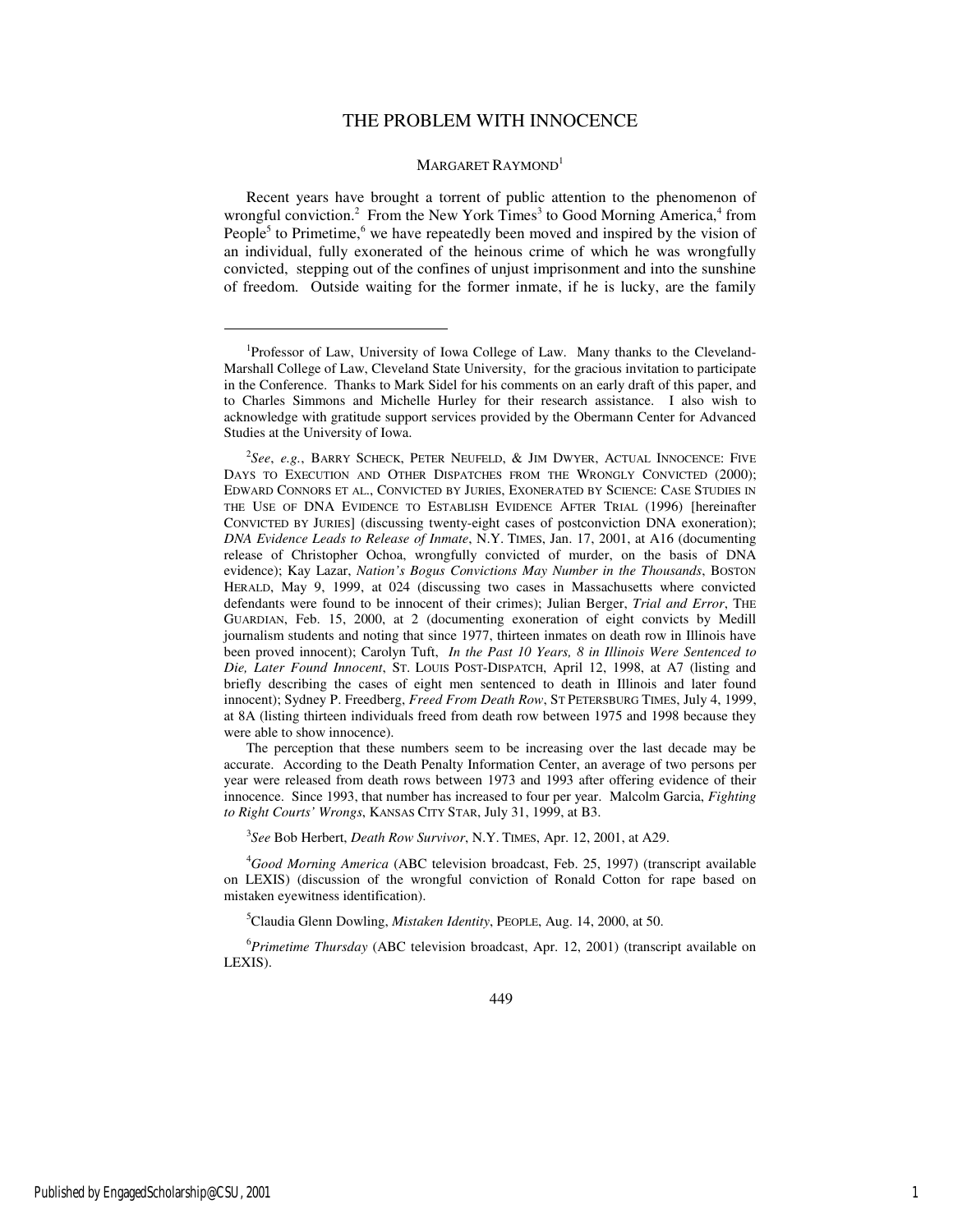members who stayed true, the prayerful mother eager to embrace her child, and the circle of friends and supporters who helped overturn the wrongful conviction.

There, too, is the freed man's lawyer. The media vision of the wrongfully convicted inmate includes the lawyer as a critical player in the drama. Standing at the gate, waiting to embrace the freed inmate, the lawyer, whose tireless efforts have finally pressed the law to produce the just outcome, is an honored guest at the family's celebration, and a welcome member of the joyous inner circle. The story needs a hero, and the lawyer is it; while the wronged victim protested his innocence and struggled to survive, the lawyer fought the law and won.

Of course this role is appealing, and the desire to be involved in such worthwhile activity has spread. Numerous law schools have established "innocence projects,"<sup>7</sup> and propose to redress, one at a time, those cases in which our criminal process has convicted a person who is innocent of the crime with which he was charged.<sup>8</sup>

Enthusiastic participation in the undoubtedly heroic process of righting a miscarriage of justice is commendable. Yet the intense focus of resources and attention on the movement suggests that it bears further study. It is appropriate to stop and consider the implications of the movement for the rest of the system: for the clients, lawyers, jurors, and policymakers who are still struggling to produce fair

<sup>8</sup>Nor is wrongful conviction exclusively an American problem. *See, e.g.*, Kirk Makin, *When a Guilty Finding Raises a Reasonable Doubt*, GLOBE AND MAIL, Dec. 18, 1998, at A15 (noting that Britain's Criminal Cases review commission, created in mid-1997 to ferret out wrongful convictions, was swamped with over 2000 applications for review, and that 34 cases had been referred for rehearings, six of which had resulted in exoneration, one of a man hanged forty-five years before); Colin Nickerson, *Jail-cell Nightmare Comes to a Close in Canada*, BOSTON GLOBE, May 20, 1999, at A2 (describing case of David Milgaard, awarded \$7 million in reparations for his wrongful conviction and lengthy imprisonment for a rape and murder after DNA testing showed that semen found on victim could not have been his).

<sup>7</sup> SCHECK, *supra* note 2, at 250; *see also* Brooke Vance, *U. Missouri-KC Law School Plans Fight for Inmates*, UNIVERSITY WIRE, Feb. 6, 2001 (discussing plan to institute an Innocence Project at UMKC); *Project Takes Aim at Wrongful Convictions*, THE RECORDER, Feb. 16, 2001, at 11 (discussing Santa Clara University School of Law's launch of the Northern California Innocence Project); Chris Dettro, *UIS Eyes Project to Probe Possible Wrongful Convictions*, STATE JOURNAL-REGISTER, Feb. 28, 2001, at 11 (discussing plan to organize Innocence Project at the University of Illinois at Springfield); Anna Gould, *Freed Inmate Thanks U.Wisconsin Project*, DAILY CARDINAL, March 2, 2001 (discussing Wisconsin Innocence Project's assistance to Christopher Ochoa, whose conviction was overturned with the help of the project); Jennifer Sikes, *Innocent But Condemned*, HERALD-SUN, JUNE 27, 2001, at A12 (editorial discussing the Innocence Project at Duke Law School); *Michigan Briefs*, SOUTH BEND TRIBUNE, July 17, 2001, at D4 (discussing Cooley Law School Innocence Project); Valerie Richardson, *Falsely Accused Pair Wins Judgment*, WASHINGTON TIMES, August 4, 2001, at A1 (discussing case that led to the creation of Innocence Project Northwest, a pro bono organization begun by lawyers and students at the University of Washington Law School); Denise T. Ward, *Course Teaches Future Attorneys to 'Dig Deep'*, SAN DIEGO BUSINESS JOURNAL, Sept. 24, 2001, at 5 (discussing California Western School of Law's California Innocence Project); Ginnie Graham, *Prisoner is Set Free by Science*, TULSA WORLD, Oct. 16, 2001 (discussing DNA Project operated by the Oklahoma Indigent Defense System); *Drifter Might Not Be Killer*, OTTAWA SUN, Nov. 9, 2001, at 20 (discussing case being handled by the Innocence Project at Canada's York University's law school).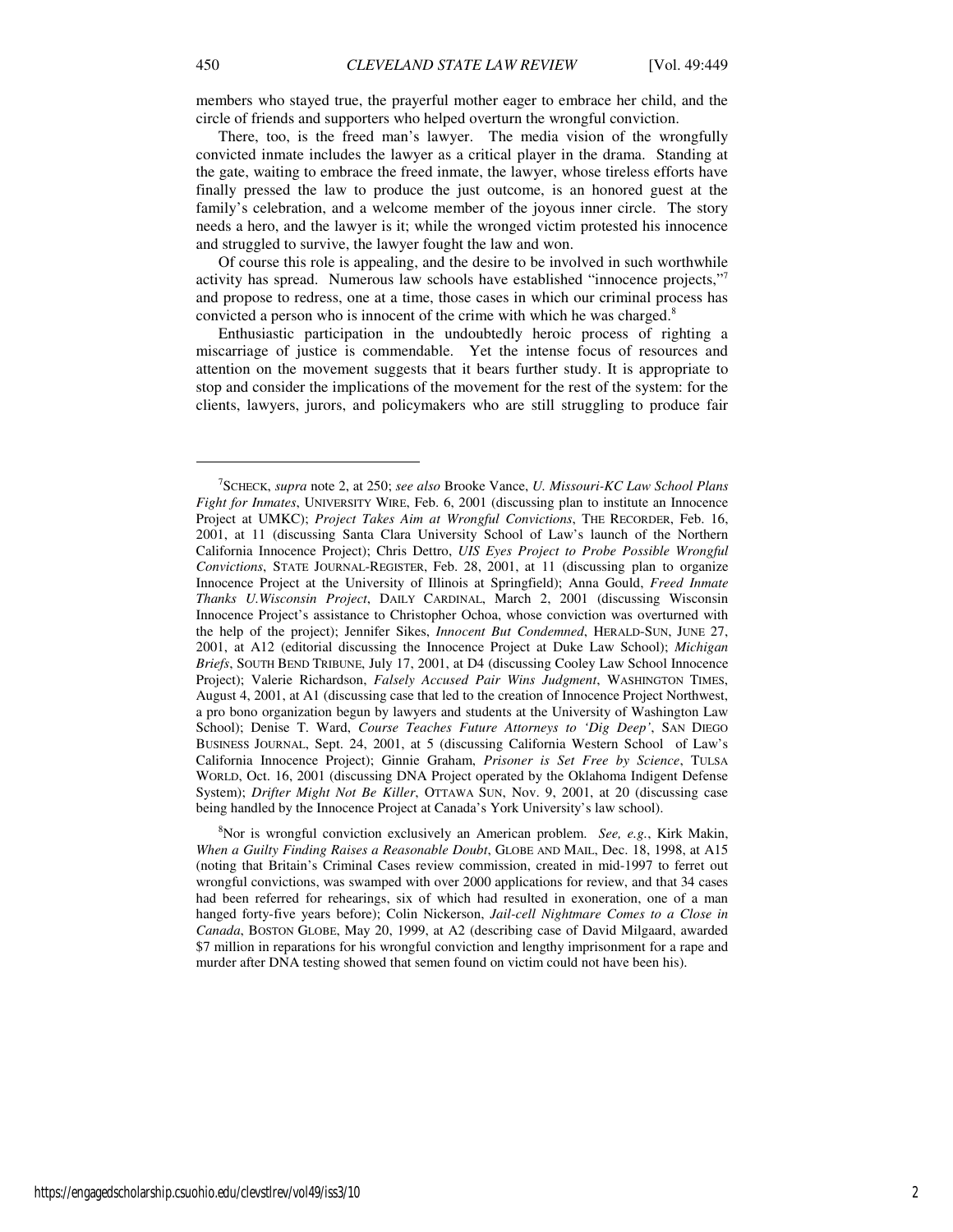1

outcomes in ordinary cases.<sup>9</sup> It is important to consider that system, because that is where most determinations about criminal responsibility are definitively made. The developing network of innocence projects can take on only a very limited number of cases, and can secure exoneration in still fewer. And exonerations, while valuable, come after years of struggle and, often, after many years of unjust incarceration. For innocent criminal defendants, the best hope is not a postconviction exoneration, but a just outcome in the initial phase, the "preconviction" phase, if you will, of a criminal proceeding. Accordingly, we need to consider the consequences of the innocence movement for the ones left behind: the lawyers, defendants, and jurors trying to secure just outcomes in criminal cases.

The first concern is that, far from suggesting that the system is irreparably broken, the innocence movement suggests, instead, that the system works.<sup>10</sup> The fact that persons wrongfully convicted of crimes they did not commit have been able to secure relief through the system, it could be argued, belies the need for reform. Proved cases of wrongful conviction prove too much, for the very existence of these cases suggests that wrongful convictions can be overturned, that injustices can be righted, and that even the staggering burdens of demonstrating innocence in the postconviction environment can easily be overcome.

Such a conclusion would be wrong, however, because if the existing system were functioning effectively to identify all—or even most—cases of wrongful conviction, it would be identifying many more than it does. Far from being surprising, so-called "wrongful convictions" are not "wrongful" at all, except in the moral sense; under our system, convictions of innocent people can and should be anticipated. This becomes apparent if we quantify, for the sake of argument, the standard of proof we routinely apply in criminal cases. If requiring that the state prove the guilt of the defendant "beyond a reasonable doubt" means that the jury must be 99% sure of the defendant's guilt—surely a high standard—then there are likely to be convictions in which there is a residual possibility that the defendant is in fact innocent.<sup>11</sup> To say that jurors are 99% certain is the same as saying that they are 1% unsure; to the extent that their certainty level is consistent with the facts, that 99% sure jury will be wrong  $1\%$  of the time.<sup>12</sup> Since that is the case, we should be surprised, perhaps, not by the fact that there are so many exonerations of wrongfully convicted individuals, but that there are so few. Since each exoneration reflects a failure to apprehend and

<sup>&</sup>lt;sup>9</sup>This can include guilty pleas as well as trials. Postconviction DNA exonerations have been secured in cases in which the defendant originally pled guilty. *See*, *e.g.*, Peter Neufeld, *The Legal, Ethical, and Practical Issues of Post-Conviction DNA Testing*, 35 NEW ENG. L. REV. 639, 640 (2001) (citing case of Chris Ochoa, who confessed to a rape, robbery and murder he did not commit and pled guilty to the charges to avoid a death sentence); COVICTED BY JURIES, *supra* note 2, at 12 (discussing the case of David Vasquez, who pled guilty to a rape and murder but was later exonerated).

<sup>10</sup>*See* Statement of Senator Russ Feingold, Hearing on *Post-Conviction DNA Testing: When is Justice Served*?, Sen. Judiciary Comm., June 13, 2000, ("Now, some could argue that this high rate of reversal [in capital cases] shows that the system works").

<sup>&</sup>lt;sup>11</sup>We cannot say that there is precisely a  $1\%$  chance that the defendant is innocent because jurors may be more convinced of the defendant's guilt than the burden of proof demands.

 $12$ To the extent that jurors are influenced by impermissible factors, such as bias, their accuracy is likely to be even lower.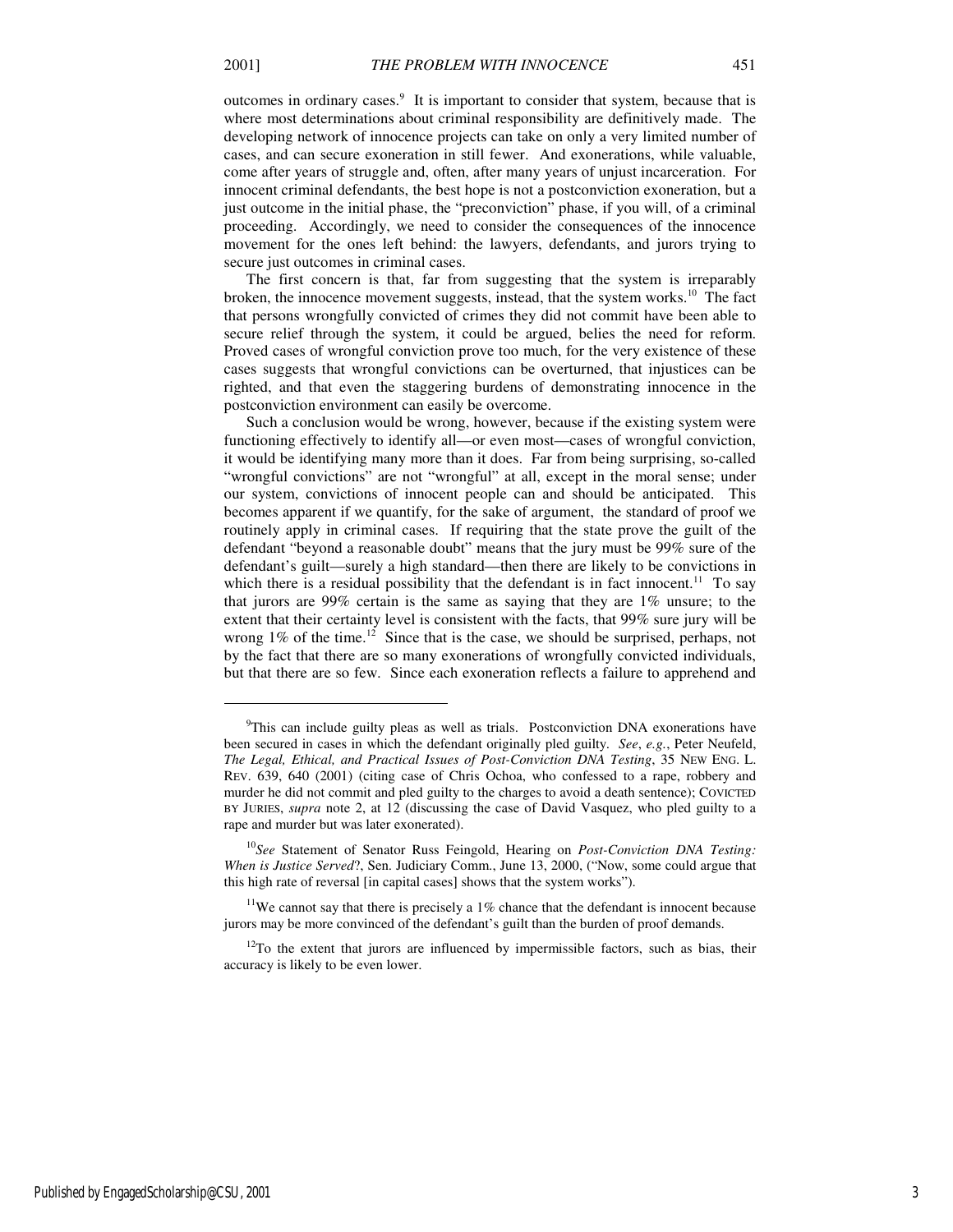convict the right person, the fact that we fail to detect so many should be of concern not just because an innocent person has been wrongly convicted, but because society is still vulnerable to the actual but undetected culprit.<sup>13</sup>

The reason we see comparatively few exonerations is partly a function of the nature of the proof required to demonstrate innocence. An exoneration based on innocence requires, in the ordinary course, overwhelming proof, which is necessary to overcome the substantial procedural barriers to relitigation of outcomes in criminal cases. The most visible type of such proof is DNA evidence, which has the joint advantages of being highly accurate and, in most cases, having been unavailable—at least in its current more sophisticated incarnation—at the time of the initial conviction. Many wrongfully convicted individuals are unlikely to have such proof to offer.

The factors that give rise to wrongful convictions have been described with some clarity, and include mistaken eyewitness identification, erroneous forensic science, coerced confessions, police or prosecutorial misconduct, use of untruthful informants or other witnesses, and inadequate or incompetent legal assistance.<sup>14</sup> But the presence of these factors, even if demonstrable, is not, standing alone, sufficient to supply proof of innocence.<sup>15</sup> Whether an innocent person is able to muster the kind of evidence that constitutes conclusive proof of innocence is more or less a matter of chance.<sup>16</sup> Because we can identify with precision a number of cases where wrongful

<sup>15</sup>*See* CONVICTED BY JURIES, *supra* note 2, at xiv (noting that mistaken identification contributed to all twenty-eight cases of wrongful conviction in the study and that erroneous forensic testimony contributed to two-thirds, and noting, "The sobering fact is that in all twenty-eight cases, the error was unmasked–and justice finally served–only because of the novel scientific technique of DNA typing.").

 $16$ At least in the context of DNA evidence, the person wrongfully accused of a sex crime may be at an advantage. Because sexual activity can leave biological evidence, such individuals may be more able to demonstrate that the biological fluids left at the scene of a

<sup>13</sup>*See* CONVICTED BY JURIES, *supra* note 2, at xxvii ("In the future we must reduce the likelihood of innocent persons being wrongly convicted, just as we must *increase* the chances of guilty parties being identified and held responsible for the crimes they commit.").

<sup>&</sup>lt;sup>14</sup>These categories are set out in SCHECK, *supra* note 2, at 246 (noting that of the cases in which the Innocence Project secured DNA exonerations, 84% of wrongful convictions were based in part on mistaken identifications; 21% were based in part on testimony of jailhouse informants; 24% were based in part on false confessions; 27% of the defendants had inadequate legal help; there was prosecutorial misconduct in 42% of the cases and police misconduct in 50%, and 1/3 involved tainted or junk science). The conclusions of this recent study are strikingly similar to the findings of Edwin Borchard, whose 1932 volume, CONVICTING THE INNOCENT, profiled sixty-five cases in which innocent persons had been wrongly convicted of crimes. While Prof. Borchard chose the profiled cases "somewhat at random," *id.* at viii, he noted in the introductory chapter of the book that "these mistakes in the administration of justice" could be grouped into particular categories of error, and that "it seems permissible to draw certain inferences from them in order that their repetition may be minimized and, if possible, avoided." *Id.* He identified the sources of error as mistaken identification (responsible for twenty-nine of the sixty-five convictions); lying witnesses (fifteen convictions); prosecutorial or police overzealousness (sixteen convictions); unreliable or coerced confessions (at least two convictions); unreliable expert testimony (eight "striking" convictions); and inadequacy of defense counsel (in the majority of cases, the accused was a poor person and unable to secure adequate counsel). *Id.* at xiii-xx.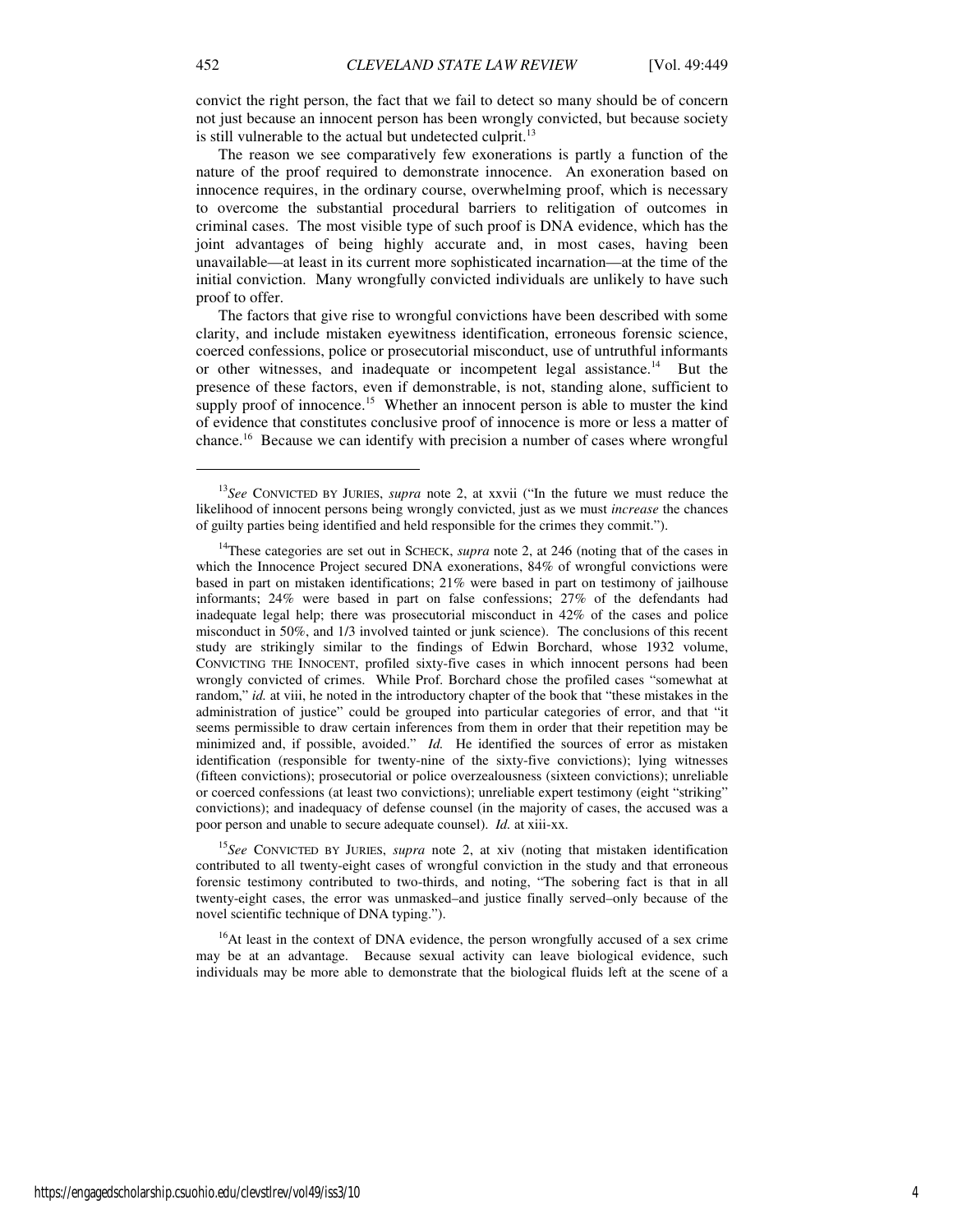-

conviction can be definitively proved, it stands to reason that there exists a significant additional percentage of cases where a conviction is "wrongful," but cannot be proved wrongful to the certainty required by the various procedures available: postconviction or habeas corpus actions, clemency or pardon proceedings, or prosecutorial cooperation. Some may argue that unless the current system detects and corrects all the cases in which innocent persons have been convicted, it is a failure. By contrast, far from concluding that the wrongful convictions cases reveal a system that is fundamentally broken, others will view these cases as proof that the existing system for identifying and redressing injustices works. The danger of the latter view is that the press for reforms will be limited to streamlining the innocence process,<sup>17</sup> and, presumably, will reject more sweeping reforms of the existing system, clearly needed to protect those left behind.

Even more significant, however, is the potential "burden-shifting" impact of the innocence cases. The fact that wrongfully convicted persons can and have proven their innocence of the crimes of which they have been convicted may tend to suggest that charged persons can, and perhaps should, come forward with proof of innocence in order to avoid conviction.

One possible source of this impact is the use of DNA evidence to secure exonerations. The recent plethora of "proven" wrongful convictions has at least in part been the function of DNA evidence, which makes it possible for convicted persons in a certain narrow category of cases to demonstrate with a strong degree of certainty that they did not commit the crimes of which they were convicted. Where biological evidence is definitively believed to belong to the perpetrator of a crime, proof that the DNA of the perpetrator is inconsistent with that of the person convicted of the crime has often—though not invariably<sup>18</sup>—been treated as conclusive "proof" of innocence. The emergence of DNA technology<sup>19</sup> has provided a highly effective method—one not dependent on credibility—of ascertaining the

crime did not belong to them. In the CONVICTED BY JURIES study cited, *supra* note 2, all twenty-eight cases of DNA exoneration involved sexual assault. *Id.* at 12.

<sup>&</sup>lt;sup>17</sup>This has proven to be the legislative response. *See infra* note 50 and accompanying text.

<sup>&</sup>lt;sup>18</sup>The prosecutorial theory that the biological evidence is definitively that of the suspect may change if the DNA analysis determines that the sample did not come from the suspect. Proof that the DNA of the sexual assailant did not match that of the person convicted of a rape and murder may lead to the development of a new prosecutorial theory: that the accused participated jointly in the crime with an unknown–and hitherto unpostulated–third party who left the biological specimen at the scene, termed by Scheck the "unindicted co-ejaculator." *See* SCHECK, *supra* note 2, at 248.

<sup>19</sup>*See* CONVICTED BY JURIES, *supra* note 2 (detailing twenty-eight cases in which DNA evidence contributed to exoneration of a convicted defendant). *See also* Shirley E. Perlman, *Trials By Error*, NEWSDAY, July 26, 1999, at A07 (discussing "growing number of cases in which DNA evidence . . . is being used to clear suspects and overturn convictions" and noting that 64 people who had been convicted, most in rape and murder cases, have been cleared "at least in part, by DNA evidence that either was not available or was not requested at the time of conviction"); David Protess & Rob Warden, *Nine Lives*, CHICAGO TRIBUNE MAGAZINE, Aug. 10, 1997, at 20 (four of nine Illinois men exonerated in Illinois were proved innocent based on DNA testing). All the exonerations in SCHECK, *supra* note 2, were based on DNA testing. *See id.* at 12.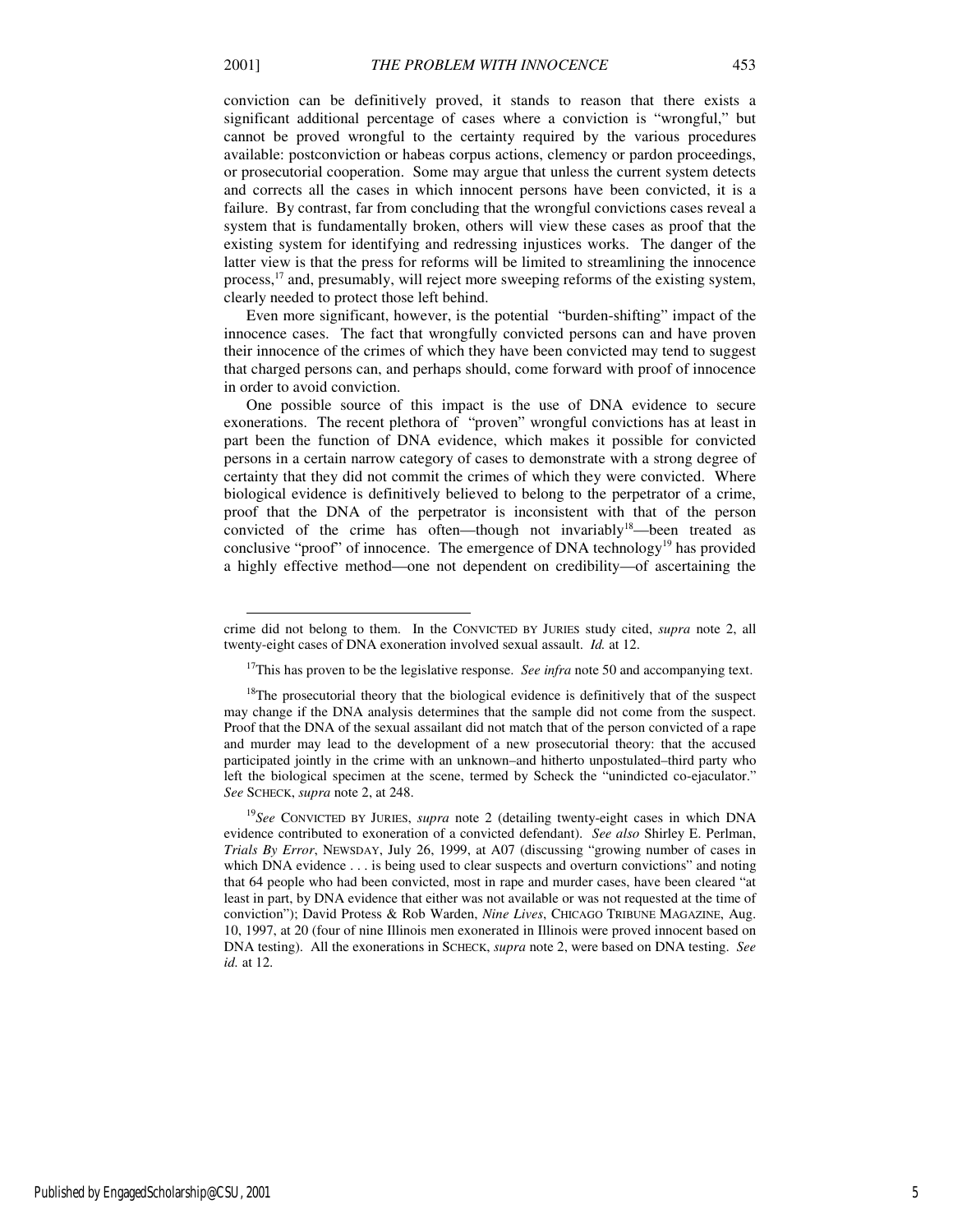legitimacy of certain categories of innocence claims.<sup>20</sup> Recent legislative attention to how claims for testing should be handled reflects the significance of this category of claims of innocence.<sup>21</sup>

But DNA is effective proof of innocence only in a limited category of cases. Only where biological material can be unequivocally attributed to the perpetrator of a crime<sup>22</sup> and where the suspect can be excluded as the donor of the biological material is the DNA evidence "proof" of innocence.<sup>23</sup> This is likely to be the case only in sex crimes or in cases in which the criminal actor—and only the criminal actor—has left biological material at the site of a crime.<sup>24</sup> Many crimes—even crimes of violence—include no such evidence.<sup>25</sup> In a wide variety of cases, then, DNA evidence cannot dispositively rule out a potential suspect. $26$ 

Moreover, the current flurry of DNA exonerations of persons wrongfully convicted for the most part focuses on biological samples either not subjected to DNA testing at the time of trial, or subjected to earlier and less sophisticated testing.

<sup>21</sup>*See supra* note 50 and accompanying text.

<sup>22</sup>*See All Things Considered*, *supra* note 20 (quoting Barry Scheck: evidence subject to DNA testing "could be burglaries where, you know, saliva or blood or hairs are left at the point of entry, anything where biological evidence could be dispositive–I mean, you know, somebody licking a stamp in a fraud case.").

<sup>23</sup>See Perlman, *supra* note 19, at A07 (noting that DNA evidence is collected in less than 4 percent of criminal cases overall).

<sup>24</sup>While DNA is routinely left at scenes through samples of skin, hair, and saliva, those samples will rarely be exonerative because such items are routinely found in many places and need not be uniquely attributed to the criminal actor. However, even exonerative evidence is sometimes negated. In one case, when a pubic hair believed to belong to the perpetrator of a sexual assault was found not to match the suspect's hair, the prosecution backtracked, arguing that the hair—found in the victim's bed—might have come from a public restroom or a laundromat. *See* SCHECK, *supra* note 2, at 201. Ultimately, it developed that there was not one such hair, but three, making such theories even more farfetched than they would have been otherwise. *Id.* at 208.

<sup>25</sup>Without such evidence, "blameless people will remain in prison, stranded because their cases don't involve biological evidence. The debt of justice will remain unpaid to innocent people accused of crimes in which the criminal did not ejaculate, spit, bleed, or shed tissue." SCHECK, *supra* note 2, at 250.

<sup>26</sup>*See* SCHECK, *supra* note 2, at 221 (noting that an individual wrongfully convicted of the rape and murder of a child was saved by "[a] semen stain the size of a dime," and positing, "Suppose the killer of Dawn Hamilton had 'merely' murdered her, and not added sexual assault to his crime; there would have been no semen on Dawn's panties to find, no sperm cells barcoded with the murderer's DNA. . . . But for that, the state of Maryland, under authority granted it by the U.S. Supreme Court, would have murdered an innocent man.").

<sup>20</sup>*See All Things Considered*, May 19, 1999 (transcript) (available on LEXIS) (quoting Barry Scheck: "There's a class of cases, a pool of cases that I think runs into the thousands where people could prove their innocence through post-conviction DNA testing," and noting the unique opportunity provided: "What makes this unique is that we can get a fact finding 10, 15, 20 years later that's more reliable than the original trial because of this advance in scientific evidence. So I think this is actually unique in certainly the history of American jurisprudence and any other jurisprudence that I know of.").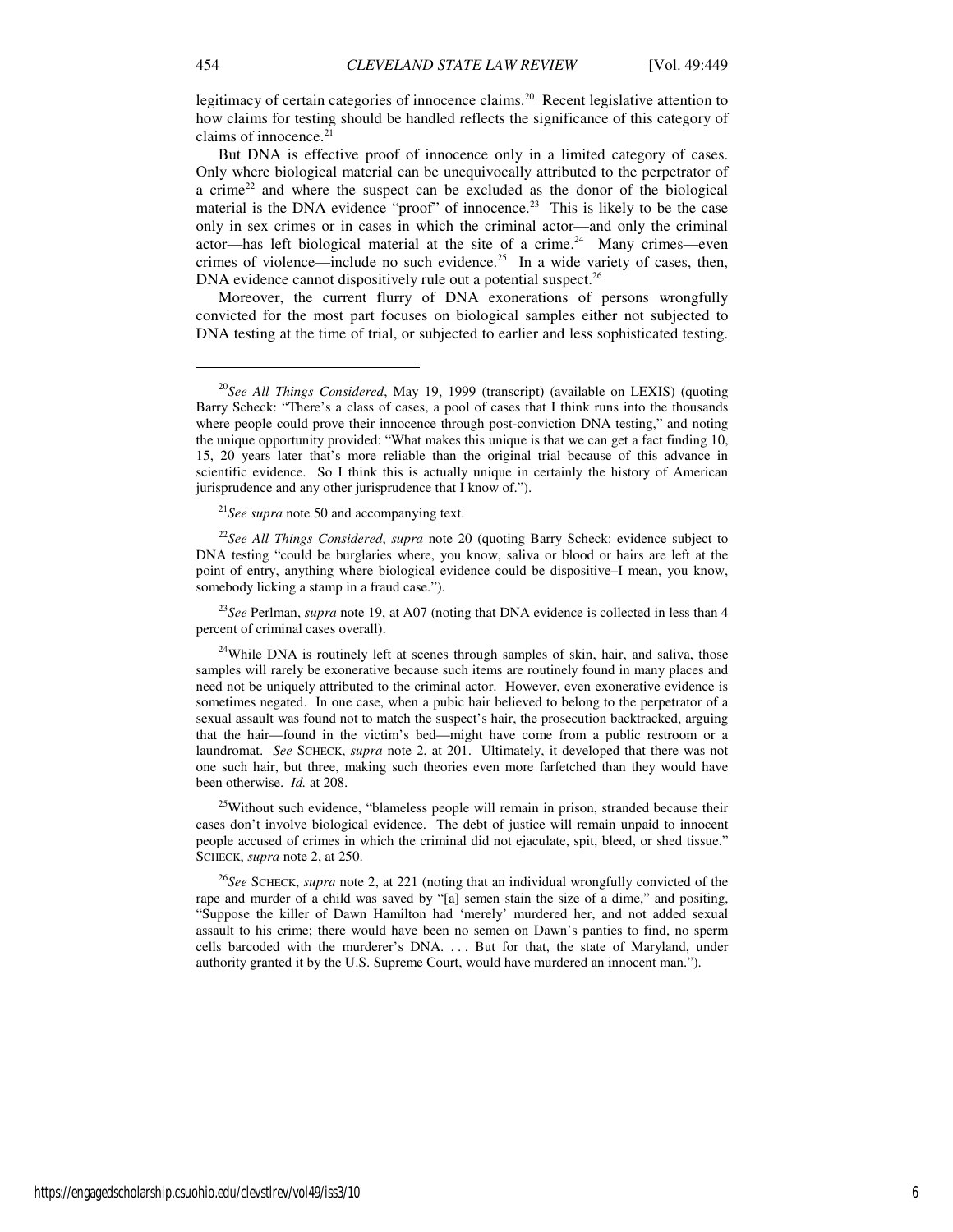$\overline{a}$ 

This circumstance has, as a practical matter, limited applicability in the future. The number of cases in which biological evidence remains in evidence files and can be retested, producing more detailed and possibly exonerating information, is both limited and dwindling. In addition, potentially exonerative DNA testing is sometimes affirmatively resisted by prosecutors.<sup>27</sup> So while DNA testing will remain important in initial investigations and prosecutions, as the source of more or less definitive exonerative postconviction evidence, DNA testing has a distinctly limited shelf-life.<sup>28</sup>

That being said, the prevalent display of such evidence has the potential to send an enduring and unrealistic message: that criminal defendants can and, perhaps, should offer substantial, convincing, and irrefutable proof of their own innocence, ideally, evidence that is as substantial, convincing, and irrefutable as DNA evidence.<sup>29</sup> Most defendants—indeed, most innocent defendants—can offer no such thing.

My concern here is with the pool of citizens left behind to do justice as jurors in ordinary criminal cases. Those potential jurors are now routinely exposed to news of wrongful convictions, justly overturned through the efforts of prayerful families, diligent lawyers, and stout-hearted inmates who never lost hope. Those tireless efforts having borne fruit, the citizen may believe that similar efforts will be made on behalf of any person charged with a crime—or at least any person who was truly

<sup>29</sup>*See* Steve Chapman, *74 Problems With the Death Penalty*, CHICAGO TRIBUNE, Nov. 8, 1998, at 23 (attributing to Prof. Lawrence Marshall the view that jurors in a case involving a serious crime often vote "to convict unless the defendant's innocence is absolutely certain.").

<sup>27</sup>*See* Neufeld, *supra* note 9, at 640 (in roughly half of the Innocence Project's cases, prosecutors did not consent to DNA testing). There have, however, been cases where prosecutors have consented to DNA testing. *See*, *e.g.*, CONVICTED BY JURIES, *supra* note 2 (noting that in at least six of the twenty-eight DNA-based postconviction exonerations cited in the report, prosecutors consented to release samples for testing); Ross E. Milloy, *Public Lives*, N.Y. TIMES, Oct. 21, 2000, at A9 (discussing decision of Texas district attorney Ronnie Earles to re-examine 400 convictions for potential exonerative DNA evidence).

<sup>28</sup>*See* SCHECK, *supra* note 2, at 250 ("In a few years, the era of DNA exonerations will come to an end. The population of prisoners who can be helped by DNA testing is shrinking, because the technology has been used widely since the early 1990s, clearing thousands of innocent suspects before trial. Yet blameless people will remain in prison, stranded because their cases don't involve biological evidence.") Developing technology may still provide some additional benefits, such as more detailed and effective testing of hair samples, which are now subject to mitochondrial DNA analysis. *See* Prepared Statement of Prof. Barry C. Scheck before the House Committee on Government Reform, Subcommittee on Government Efficiency, Financial Management and Industrial Relations, *DNA Technologies*, June 12, 2001, at part VI ("[T]he Committee should be aware of a comparatively new forensic DNA typing technique, mitochondrial testing, which can extract DNA directly from the shaft of a hair. This important technique is quickly demonstrating that results from microscopic hair comparisons are unreliable."). The point remains, however, that such sampling will be necessary or appropriate in a smaller and smaller volume of postconviction cases. DNA exonerations, Prof. Michael Saks argues, provide a "unique view" of what goes wrong in the criminal justice system, but, because of the likely waning of DNA exonerations, "[t]he window will soon close." Michael J. Saks et al., *The Adversary System and DNA Evidence*, 35 NEW ENG. L. REV. 669 (2001).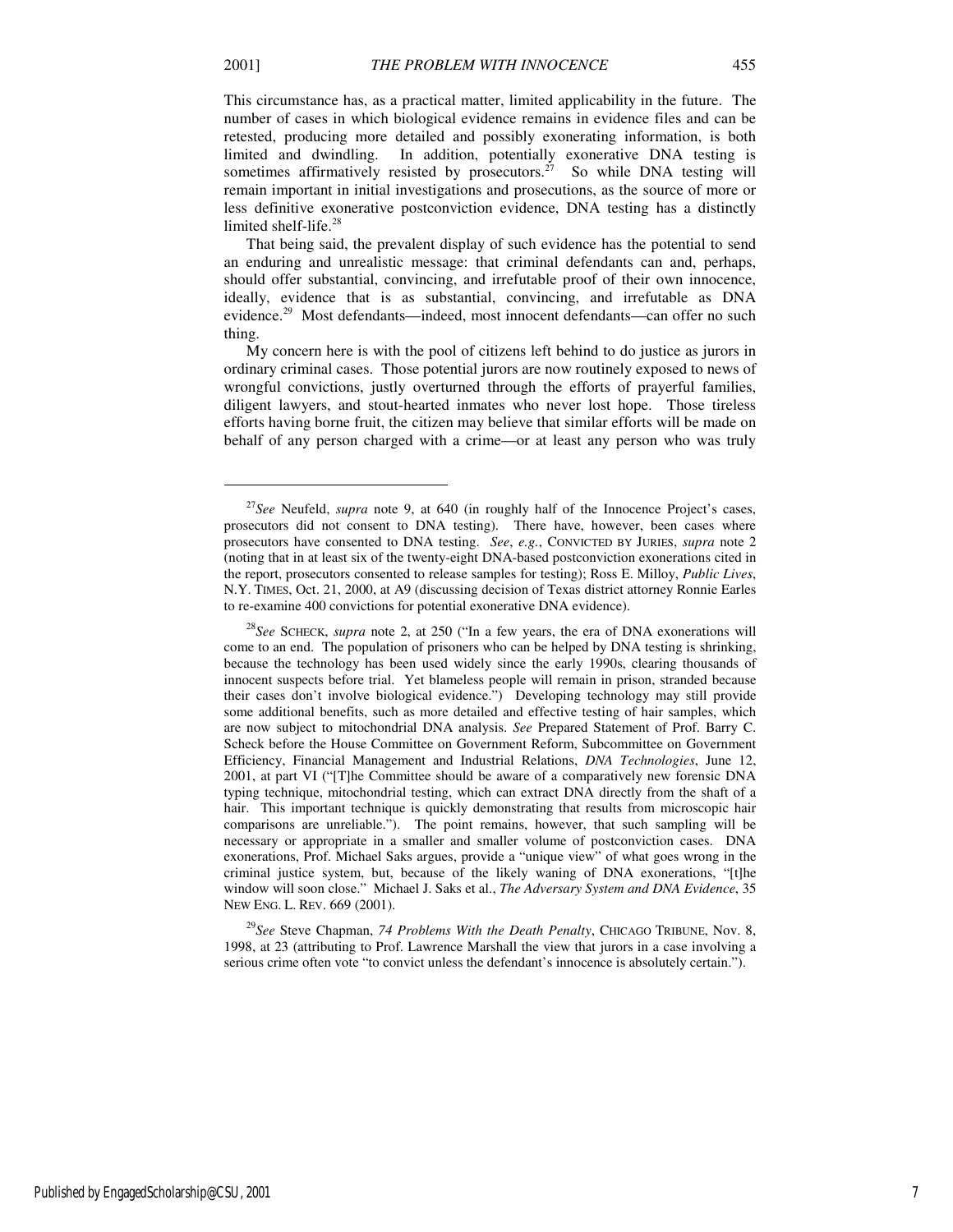innocent. The citizen may naturally expect, then, that exonerating facts will be found in any case in which they possibly could.

Now, how will such citizens react when placed on a jury in a criminal case? While one hopes that jurors' exposure to wrongful convictions might generate some appropriate skepticism about the prosecution's case, another effect is also possible. Notwithstanding what the court tells them about the burden of proof, they may believe that innocent people can muster convincing proof of their innocence if it actually exists. In short, the public focus on overturning wrongful convictions may prove to have a burden-shifting effect even at the initial phase of criminal trials, creating jury expectations that defendants will prove their innocence, or suffer the consequences.<sup>30</sup> It is unlikely that the public will understand the difference between trial, where the defendant bears no burden of proof and the state must prove guilt beyond a reasonable doubt, and the postconviction process, where the burden definitively shifts to the convicted defendant to prove the wrongfulness of his conviction.

The "burden-shifting" effect also has the potential to drive a wedge, at the trial stage, between defendants who are "innocent" and defendants who are "not guilty." At a criminal trial, jurors are instructed that if the government fails to meet its burden of proving guilt beyond a reasonable doubt, the jury should return a verdict of "not guilty."

A "not guilty" verdict can mean one of several things.<sup>31</sup> It can mean that the jurors believed the defendant committed all the necessary elements of the crime, but did not believe it with the requisite degree of certainty. Call this "burden of proof innocence." A "not guilty" verdict can also mean that the jury found some, but not all, of the elements of the offense, typically because the defendant committed the *actus reus* of the offense, but lacked the necessary *mens rea*. Call this "legal innocence." A "not guilty" verdict can also mean that the jurors believed the defendant did not commit the *actus reus* of the crime in question. Such a conclusion could arise from the failure of the government's proof, perhaps because the jury does not believe that the crime happened at all, or that the defendant had anything to do with it; perhaps the government's witnesses were not credible, or the physical evidence was equivocal, or the identification was weak. Such a conclusion could also arise from a defense-advanced theory: that another person committed the crime and had access, opportunity and motive to do so; or that the identification of the defendant is mistaken and police simply got the wrong guy. Call this "factual innocence."

By virtue of the posture in which they arise, wrongful conviction cases seek to prove factual innocence. At the trial phase, however, we do not distinguish between these categories of innocence. We claim, instead, to be indifferent to them. We ask

 $\overline{a}$ 

 $30$ It may also create the belief that if the jury is wrong and the defendant is actually innocent, that its error will be redressed by someone else later on. Such confidence may cause jurors to shrink from the responsibility of acquittal, secure in the false knowledge that "if he didn't really do it, someone else will fix it."

<sup>&</sup>lt;sup>31</sup>The following discussion assumes that the jurors obey their instructions. A verdict can also be the product of jury nullification: the jury might believe that the government has proven guilt beyond a reasonable doubt, but that the defendant should be acquitted for other reasons, creating another category of "not guilty" verdict.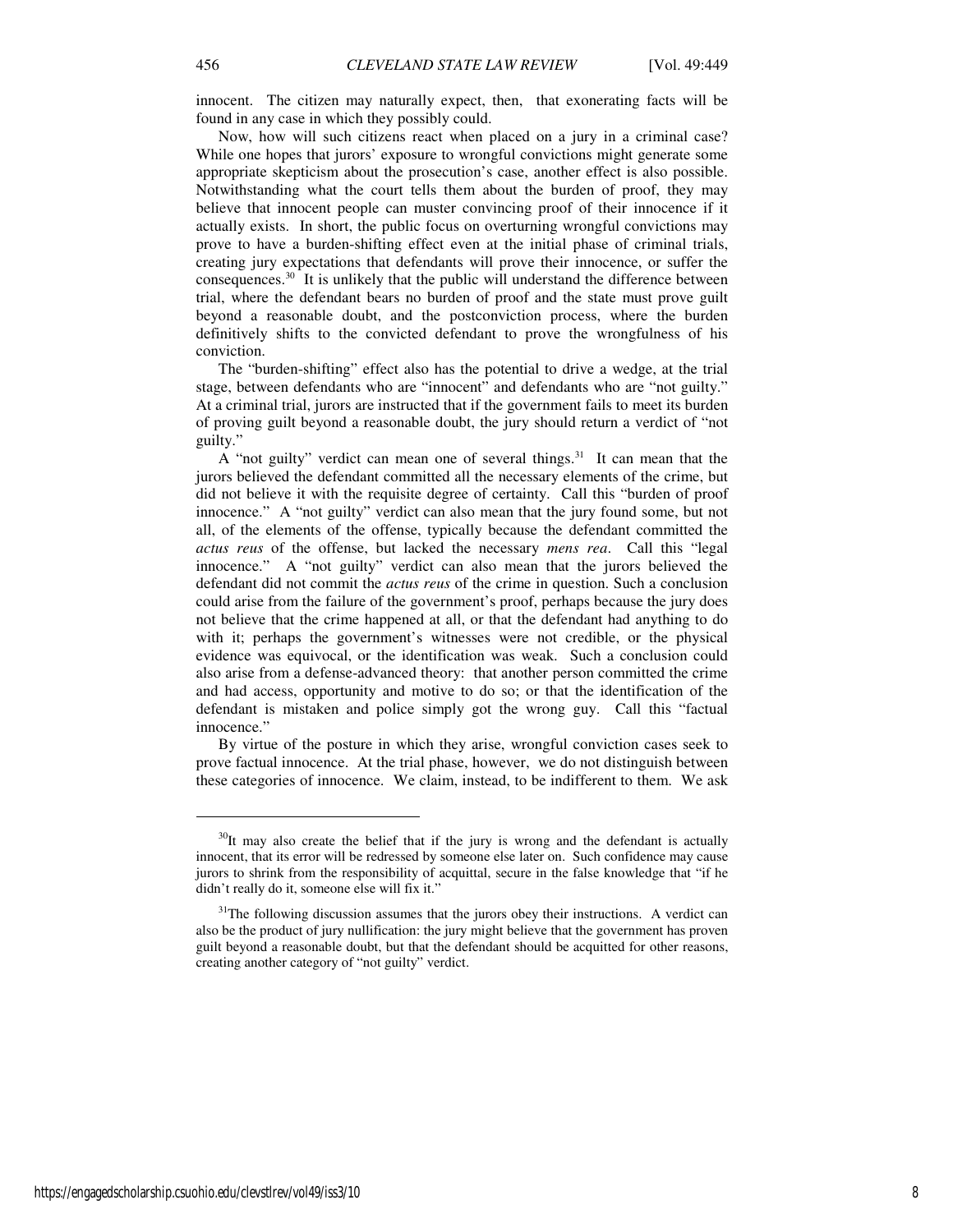j

juries to determine whether an actor is guilty or not guilty without specifying whether we are talking about burden of proof innocence, legal innocence, or factual innocence.<sup>32</sup> We treat these categories as equivalent, and the determination of which type of innocence the jury has found is simply irrelevant to the conclusion that the defendant is not guilty. We are not entirely indifferent to the distinctions between these categories; we may want to condemn someone who has committed the *actus reus* of a crime but lacks the necessary *mens rea* more than someone who had nothing to do with the crime at all. Yet our system insists that, from the perspective of criminal liability, they are both not guilty.

Focusing as it does on factual innocence, the wrongful convictions movement places a premium on it. It creates, in effect, a supercategory of innocence,<sup>33</sup> elevating factual innocence over the other categories. My concern is that our jurors, thoroughly schooled in the importance of factual innocence, may conclude that anything short of factual innocence is simply not good enough to justify an acquittal.

The focus on wrongful convictions, and its emphasis on factual innocence, affects other players in the system, as well. Consider criminal defendants. What effect is the intense focus on factual innocence that we see in the wrongful conviction cases likely to have on them? To determine this, we need to consider not just criminal defendants, but criminal defense lawyers, for it is the relationship between those lawyers and their clients that creates the concern.

Remember our wrongly convicted client, his lawyer a heroic member of the inner circle. Contrast the role of this lawyer for a wrongfully convicted defendant with the role of the ordinary criminal defense lawyer. Those lawyers are not viewed as heroic. Far from it. The media portrays them as sleazy and unethical,  $34$  one step away from the clients they represent.<sup>35</sup> The polarization of the criminal bar results in a steady flow of disparagement and critique from prosecutors.<sup>36</sup> Disliked,

<sup>34</sup>*See*, *e.g.*, M.S. Mason, *Why the Law Rules*, CHRISTIAN SCIENCE MONITOR, Jan. 26, 2001, at 13 ("most defense attorneys on 'Law & Order' will do anything necessary to save their guilty clients").

 $32$ Indeed, jurors have no opportunity to return a verdict of "innocent"; given the question they are asked to decide, a "not guilty" verdict, almost by definition, carries a strong flavor of ambiguity.

<sup>33</sup>*See* SCHECK, *supra* note 2, at 222 (distinguishing "legal innocence, in which a person who participated in a crime was charged incorrectly with the murder," from "actual innocence.").

<sup>35</sup>Abbe Smith, in *Defending Defending: The Case for Unmitigated Zeal on Behalf of People Who Do Terrible Things*, 28 HOFSTRA L. REV. 925 (2000), notes that "criminal defense lawyers have always been an easy bogeyman" and that "To many, defenders are indistinguishable from those they represent." *Id.* at 950. A recent example is the press coverage of attorney Stanley Cohen, who stated after September 11, 2001 that he would be willing to represent Osama bin Laden if he were asked. In response, one organization deemed Cohen "a traitor to the Jews, . . . a traitor to America and all the victims of the World Trade Center bombing." N.Y. DAILY NEWS, Sept. 26, 2001, at 20; *see also* William Glaberson, *The Lawyer; Defending Muslims in Court and Drawing Death Threats as Well as a High Profile*, N.Y. TIMES, Sept. 28, 2001, at B8.

<sup>36</sup>*See*, *e.g.*, letter of Joshua Marquis, President of the Oregon District Attorney's Association, to the ABA Journal (March 2001) ("Our [prosecutors'] job is to prosecute only people who did it, i.e., guilty defendants, and a defense lawyer's job is to extricate almost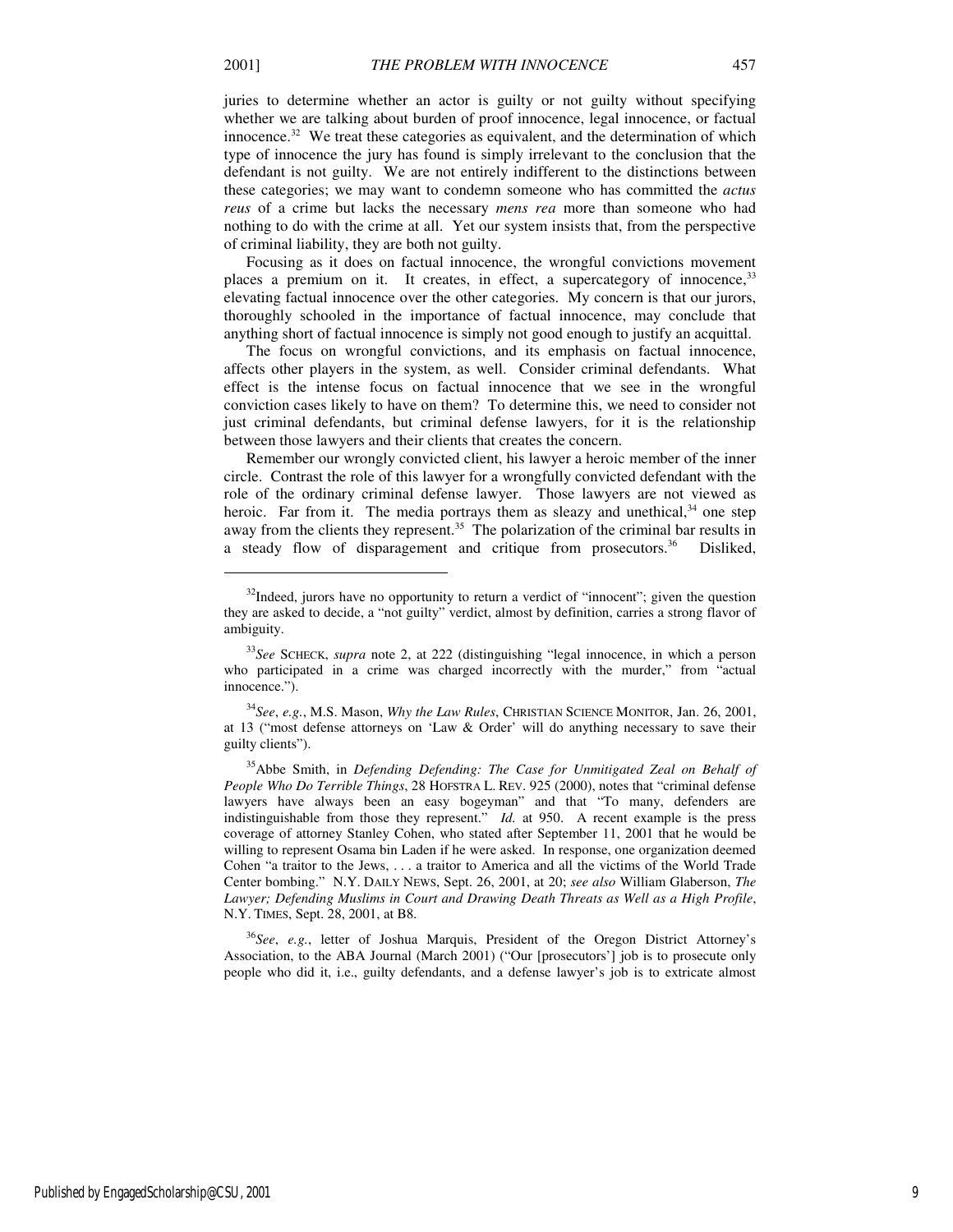mistrusted, and disrespected, defense lawyers make a necessary contribution, <sup>37</sup> but it is not a contribution we seem to like very much.

Why such a different view of these two sets of lawyers? The reason, of course, is the different ethical positions in which they find themselves. A criminal defense lawyer is obliged to offer an equally zealous defense on behalf of every client. Other than those constraints imposed by the ethics rules on the lawyer's conduct (such as constraints on the use of falsified or known perjured testimony), a criminal defense lawyer may not provide a less energetic or impassioned defense of a client simply because he is guilty.

Needless to say, the ethical challenges posed by such a rule are endless. May you challenge the credibility of a witness whom you know is truthful, in an attempt to appear to have caught him in a lie? May you offer mistaken alibi testimony, which is truthful but erroneous, to create reasonable doubt? As a matter of criminal defense ethics, the answer to these questions may be "yes." There are two reasons for this. First, since the issue in a criminal case is whether the government can meet its burden of proof, the lawyer may pursue that issue with equal zeal for all clients, guilty or innocent.<sup>38</sup> Second, to fail to provide the same zealous advocacy for guilty clients that defense lawyers do for innocent clients would telegraph, to knowledgeable players in the system that the client was, in the eyes of the defense lawyer, guilty. That information—coming from the client's own lawyer, a person

<sup>37</sup>*See*, *e.g.*, Justice White's opinion in United States v. Wade, 388 U.S 218 (1967) (White, J., dissenting in part) ("[D]efense counsel has no comparable obligation to ascertain or present the truth. Our system assigns him a different mission. He must be and is interested in preventing the conviction of the innocent, but, absent a voluntary plea of guilty, we also insist that he defend his client whether he is innocent or guilty.").

<sup>38</sup>Even some members of the Supreme Court seem confused about this issue. *See* James v. Illinois, 493 U.S. 307 (1990). James, unlawfully arrested at the beauty parlor, told police that before he went to the beauty parlor, his hair had been red and straight, where it was now black and curly, and that he had intentionally changed his appearance. Those statements were ordered suppressed as the fruit of the unlawful arrest. At trial, witnesses at the scene of the crime James was alleged to have committed testified that the perpetrator had red straight hair. Defense counsel offered as a witness a family friend who testified that, on the day of the crime, James's hair had been black. The government then offered the suppressed statements to impeach the testimony of the family friend. While the majority ruled that this was improper, a four-judge dissent argued that because the defense lawyer knew the facts, he should not have elicited testimony that was inconsistent with the suppressed statements because he knew the testimony to be false. *Id.* at 326. This view disregards the possibility that the testimony, while factually incorrect, was nonetheless truthful, perhaps the product of mistaken recollection. As long as the testimony was not known by the lawyer to be untruthful, counsel was not only entitled to test the government's proof, he was obliged to.

always factually guilty clients from any responsibility for their acts."). In the recent case involving Colorado prosecutor Mark Pautler, accused of lying to a serial murder suspect and telling the suspect that Pautler was a public defender, Pautler justified his lying by arguing that "[g]iving . . . access to a public defender was out of the question because a defense attorney would be obligated to advise [the suspect] to stop talking to investigators," Sarah Huntley, *Prosecutor Admits He Lied*, ROCKY MOUNTAIN NEWS, March 8, 2001, at 4A, and by claiming that the district attorney's office had an "'adversarial relationship' with the public defender's office and that 'trust' between prosecutors and defenders 'had disintegrated in Jefferson County some years prior.'" Kieran Nicholson, *Prosecutor: Ruse Justified in Arrest*, DENVER POST, March 8, 2001, at B-02.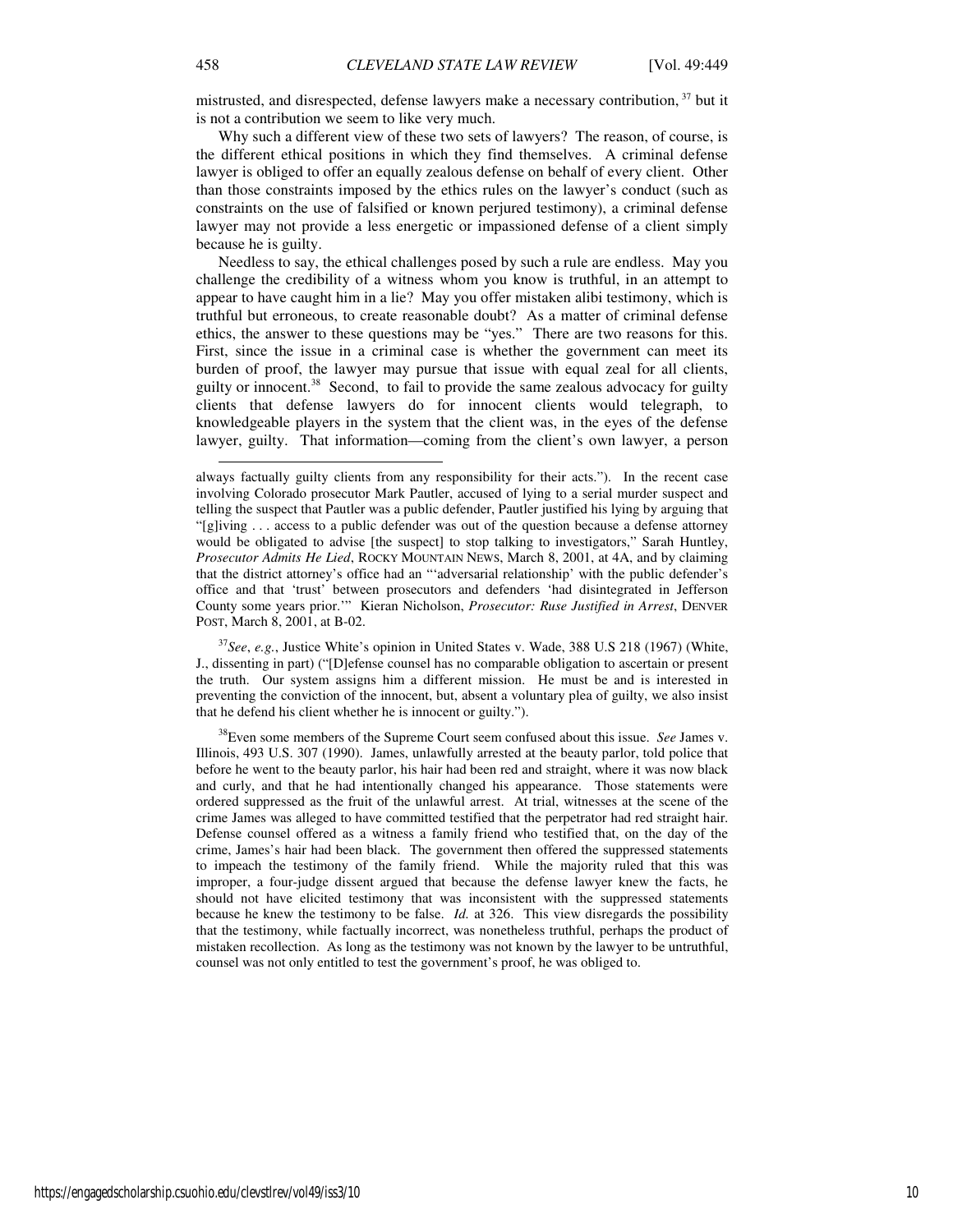with unparalleled access to the client's confidences—would be highly credible and would shape those players' reactions to the client. The ethical obligation to be equally zealous on behalf of innocent and guilty clients thus requires that the lawyer not telegraph in any particular case, which kind of client he is dealing with.

Consistent with this obligation, a criminal defense lawyer should not announce the innocence of a particular client, or even announce more generally that he "only represents innocent clients."<sup>39</sup> A lawyer who publicly declares his client's innocence creates the expectation that lawyers in general—or that lawyer in particular—will declare the innocence of all innocent clients. This suggests the disclosure of confidential information, and creates a negative inference in any case where the lawyer does not declare his client's innocence. It is these constraints on the lawyer's representation of the next client that compel circumspection in the representation of this client. $40$  It is the critical nature of keeping the secret that requires the defense lawyer to put forth an equally vigorous defense on behalf of all clients.

But lawyers for the wrongfully convicted operate under no such constraints. They pursue only those cases where they can make out a strong case of factual innocence on behalf of their clients. Unlike the criminal defense lawyer, there is nothing morally ambiguous about the role of the lawyer for the wrongfully convicted person, in the eyes of the law or of society as a whole.<sup>41</sup> While criminal defense lawyers are ethically obliged to pursue an outcome which many view as socially undesirable, making them a necessary but somewhat untrustworthy part of the criminal justice system, there is nothing ethically ambiguous about being a lawyer

<sup>40</sup>*See* Kevin Cole & Fred C. Zacharias, *The Agony of Victory and the Ethics of Lawyer Speech*, 69 S. CAL. L. REV. 1627, 1665-66 (1996).

 $39$ Note the prohibitions in the Model Rules of Professional Conduct on "stat[ing] a personal opinion as to the . . . guilt or innocence of an accused" in trial, MODEL RULES OF PROF'L CONDUCT § 3.4(e), and the prohibitions on extrajudicial statements that "will have a substantial likelihood of materially prejudicing an adjudicative proceeding in the matter." MODEL RULES OF PROF'L CONDUCT § 3.6(a).

<sup>&</sup>lt;sup>41</sup>By contrast, even the ethical rules reflect some uncertainty about the legitimacy of the criminal defense lawyer. Consider, for example, the ethical prohibition on contingent fees in criminal cases, memorialized in MODEL RULE  $1.5(d)(2)$  and MODEL CODE  $2-106$  (C) 1983. EC 2-20 provides that "Public policy properly condemns contingent fee arrangements in criminal cases, largely on the ground that legal services in criminal cases do not produce a res with which to pay the fee," while the Comment to MODEL RULE 1.5 provides no explanation. The argument that criminal cases do not produce a lump sum with which to pay the fee is somewhat unconvincing in light of the fact that contingent fee arrangements need not be based on the matter's producing a lump sum from which the fee can be paid. One possibility is that the concern for creating counsel for indigent litigants is unnecessary in the criminal law context, since counsel is a constitutional right. But another possible explanation is that criminal defense lawyers simply cannot be trusted to conduct criminal litigation for a contingent fee. The concern is that they will abandon their ethical obligations and manipulate the system to assure a not guilty verdict and the consequent payment of their contingent fees. Such improper manipulation is, of course, equally possible in the civil arena, where contingent fees are routinely permitted. Is the assumption that the consequences to society are more drastic in the criminal area, or is it that only criminal defense lawyers will behave so inappropriately?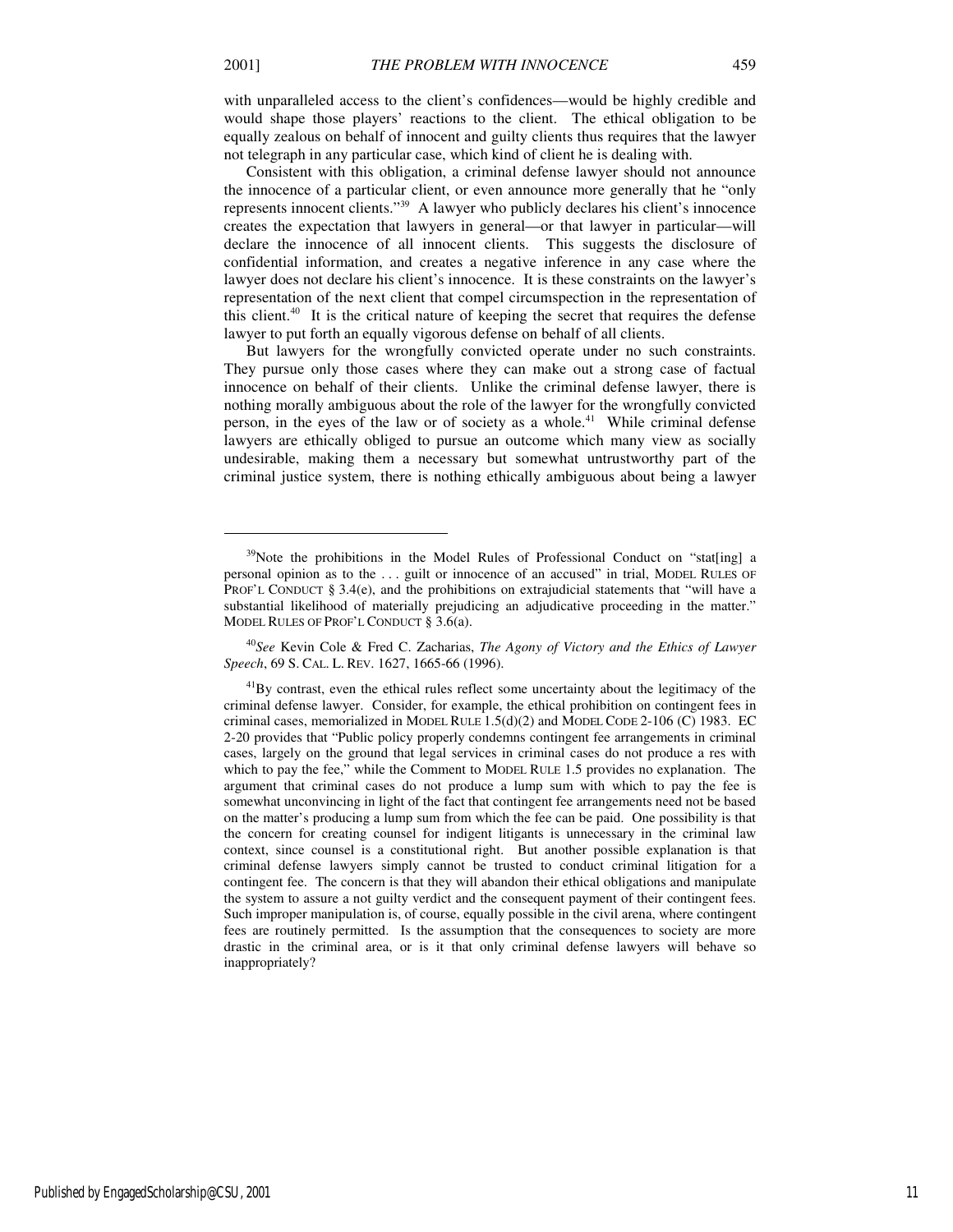for the wrongfully convicted.<sup>42</sup> Your obligation as counsel to do everything lawful to advance your client's interest is consistent with doing what is right—as long as the client is innocent.<sup>43</sup> Nor are lawyers for wrongfully convicted defendants likely to suffer the same community censure the criminal defense lawyer does.<sup>44</sup> On the contrary, the lawyer for a person who can offer strong evidence of innocence wears the white hat. The client has been wronged; the system is broken; and the heroic efforts of this lawyer can restore justice. The lack of ethical ambiguity may compensate to some extent for the fact that the cases are controlled by standards and procedures that make them extremely difficult to win.

What is the significance of this for the criminal defendants left behind? The public focus on lawyers proudly asserting the factual innocence of their clients, and the public approbation of those lawyers, suggests that clients, to secure devoted lawyers, must be factually innocent; that lawyers do their best for innocent clients; and that continued assertions of factual innocence are the best way to secure the committed assistance of the criminal defense lawyer.

It is at least my anecdotal experience that clients try very hard to convince their lawyers they are innocent. For some clients, this may be a calculated decision; because they are aware of the ethical constraints on their lawyers offering perjured testimony, they want to preserve their options.<sup>45</sup> But at least in some cases the desire to convince your lawyer you are innocent is not about calculated risks: it is about getting the lawyer to commit wholeheartedly to your defense. It is not just competent advocacy that clients want, but impassioned advocacy. It is the commitment of a lawyer's fire to their cause.

<sup>44</sup>While criminal defense lawyers who succeed in securing acquittals for their clients might attain the same heroic status, they ordinarily do not. The reason for this is the burden of proof–and the meaning of the resulting verdict–at a criminal trial. Because the verdict means only that the state failed to meet its burden beyond a reasonable doubt, a trial verdict says nothing about "factual innocence," and it is the factual innocence of their clients that elevates the legitimacy of lawyers for the wrongfully convicted.

<sup>45</sup>This may be the case particularly with a highly knowledgeable client. *See* Margaret Raymond, *Fool for a Client: Some Reflections on Representing the President*, 68 FORDHAM L. REV. 851, 861-62 (1999).

 $42$ One might think that the innocence movement would blur this distinction between rightthinking lawyers for the wrongfully convicted and evildoing criminal defense lawyers; these two categories of lawyers by definition share some of the same clients. Because at least sometimes it is the failures of the criminal defense lawyer which are blamed for producing the wrongful conviction in the first place, however, the two categories of lawyers remain distinct. Scheck, et al. assert that of sixty-two DNA exonerations they have analyzed, seventeen, or 27%, involved bad lawyering. SCHECK, *supra* note 2, at Appendix 2.

<sup>&</sup>lt;sup>43</sup>One can imagine that an important aspect of pursuing a wrongful convictions practice is determining how to determine likely guilt; presumably, such evidence will get the client removed from the list expeditiously, if only to preserve resources for those truly innocent clients in need of the lawyer's services. Notes a member of Britain's Criminal Cases Review Commission, " We are continually discovering significant evidence of guilt." Makin, *supra* note 8, at A15. One can imagine, by contrast, that the self-doubts experienced by those lawyers relate to the degree of commitment they demonstrate. Having satisfied yourself that there is compelling evidence of a convicted client's innocence, one must feel an overwhelming obligation to pursue every possible pathway that might overturn the conviction.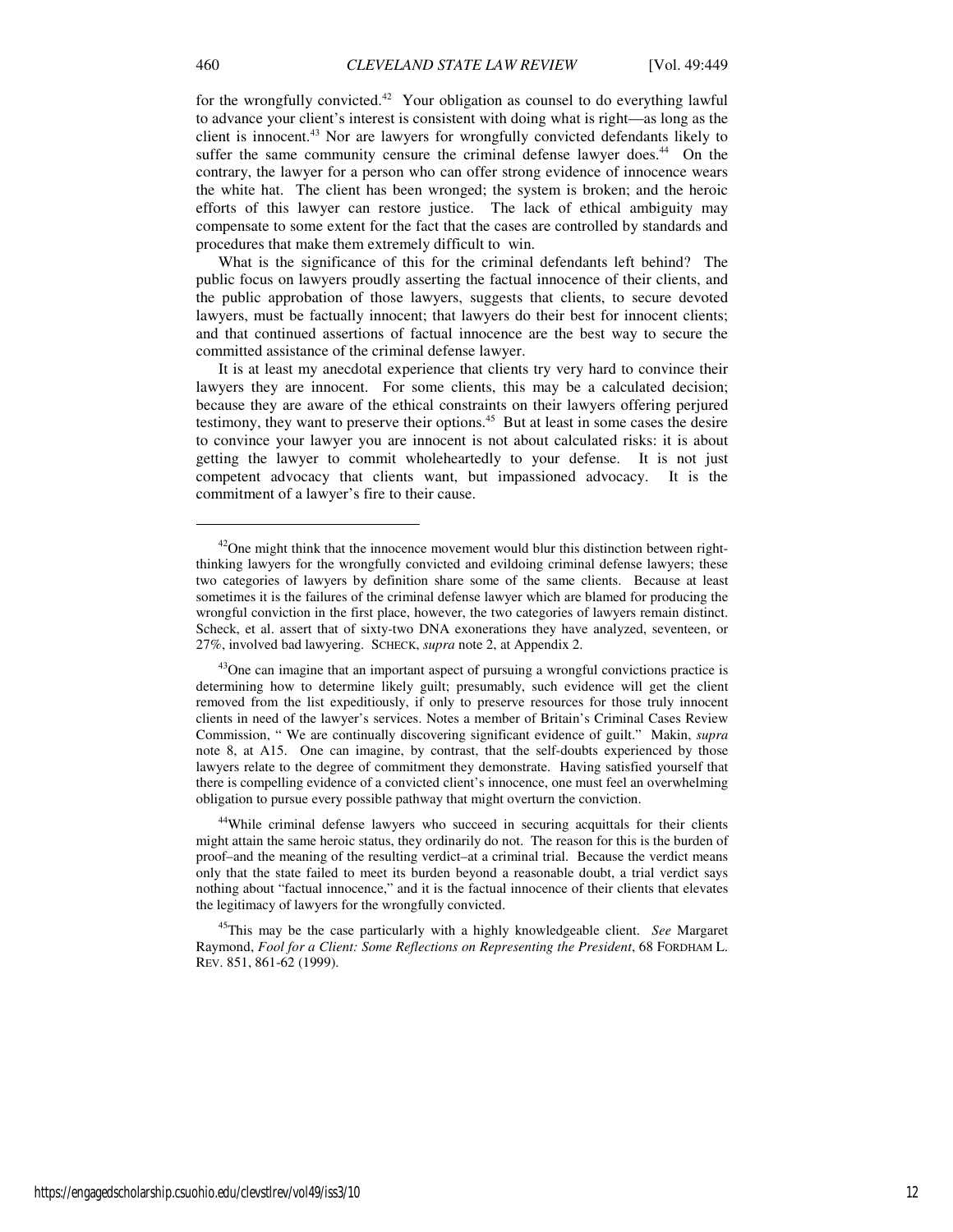My concern with the focus on innocence is that it will convince clients, even more than they are already convinced, that being factually innocent—or, at least, acting factually innocent—is an essential element of securing the attention and sympathy of a lawyer, not just post-conviction, but at any stage of a criminal proceeding.

All clients are not factually innocent. And those convinced that only a claim of factual innocence will earn them a truly committed lawyer run the risk of denying themselves the full benefit of counsel. A client who feels compelled to tell his lawyer a story of factual innocence that is not true misses the opportunity to disclose facts that might be partially mitigating, to explain circumstances that might support a defense of legal innocence, or to secure optimal advice about testifying or pleading guilty. Most significantly, such clients lose the belief that they can be guilty and still be worthy of committed advocates.

Pursuing justice for the wrongfully convicted is a profoundly meaningful goal. Yet the innocence movement may have unintended consequences for the criminal justice system. This paper explores some of these, and argues that the focus on factual innocence may create certain distortions in the way that actors in the criminal justice system—the "ones left behind"—perceive their obligations and allegiances. It may convince the public, including policymakers, that the system works effectively to reveal and redress wrongful convictions. It may convince prospective jurors that it is—or should be—the defendant's burden to prove innocence. It may convince potential criminal defense clients that only the innocent secure the loyal and skilled assistance of a committed attorney.

To say this is not to suggest that the innocence movement should cease its efforts to secure exonerations of wrongfully convicted individuals. It is, however, to suggest that this strategy should be viewed not only as an opportunity to do justice in a few cases, but as an opportunity to identify and address those systemic flaws that produce wrongful convictions.<sup>46</sup> Such reforms should do more than enhance opportunities—through access to DNA evidence or testing—to prove factual innocence. Yet to date, most legislative activity has focused only on that narrow goal.<sup>47</sup> Righting these individual injustices should convince us not that the job is done, but that the job that remains is equally critical.

 $\overline{a}$ 

<sup>46</sup>*See* Saks, *supra* note 28, at 670: "The most important thing that can be done with the rare and time-limited view afforded by DNA exonerations is to identify the systemic flaws in the criminal justice system that produce errors and work to cure those flaws."

<sup>&</sup>lt;sup>47</sup>Numerous states have enacted statutes designed to structure, facilitate and control postconviction forensic testing. *See*, *e.g*., 2001 Arkansas Laws Act 1780 (S.B. 4) (2001) (providing for a proceeding to establish actual innocence based on "[s]cientific evidence not available at trial," creating procedures to secure forensic testing to prove actual innocence, and providing for preservation of physical evidence after trials resulting in convictions); 2000 Cal. Stats 821 (providing procedures for convicted defendants to secure forensic DNA testing and requiring the preservation of biological evidence after a conviction); 2001 Cal. Stats 943 (amending prior statute to provide counsel to assist in making motion for DNA testing, and providing that right to seek testing is not waivable); 72 Del. Laws 320 (2000) (providing a procedure for convicted defendants to seek "forensic DNA testing to demonstrate the person's actual innocence,"); 2001 Fla. Laws ch. 97 (providing procedure for convicted persons to petition for examination of evidence "which may contain DNA . . . and which would exonerate that person or mitigate the sentence that person received," and requiring preservation of "any physical evidence collected at the time of the crime for which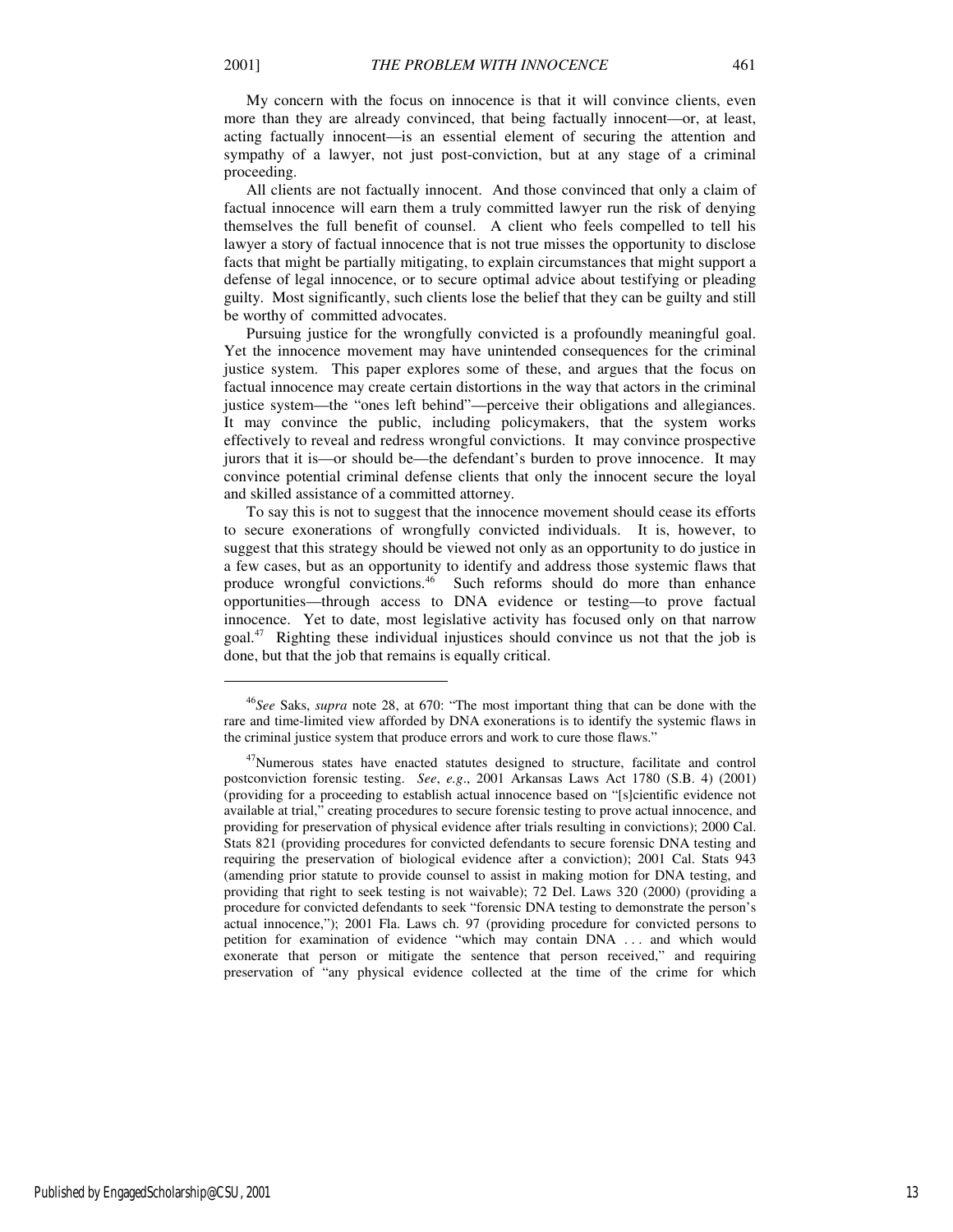postsentencing testing of DNA may be requested"); 2001 Idaho Sess. Laws 317 (establishing procedure for convicted person to petition "for the performance of fingerprint or forensic deoxyribonucleic acid (DNA) testing" when "[t]he result of the testing has the scientific potential to produce new, noncumulative evidence that would show that it is more probable than not that the petitioner is innocent"); 1997 Ill. Laws 141 (providing a procedure for a convicted defendant to secure "fingerprint or forensic DNA testing" that "has the scientific potential to produce new, noncumulative evidence materially relevant to the defendant's assertion of actual innocence"); 2001 Kan. Sess. Laws 208 (providing a procedure for a person convicted of murder or rape to seek "forensic DNA testing . . . of any biological material" related to the crime, which shall be ordered upon a determination that testing may produce "exculpatory evidence relevant to the claim of the petitioner that the petitioner was wrongfully convicted or sentenced"); 2001 La. Act. 1020 (providing procedure for person convicted of a felony to request DNA testing where he can allege that "there is an articulable doubt . . . as to the guilt of the petitioner in that DNA testing will resolve the doubt and establish the innocence of the petitioner"; the petitioner must swear, under penalty of perjury, that he is "factually innocent of the crime for which he was convicted"; statute also provides for limited preservation of biological evidence); 2001 Md. Laws 418 (providing procedure for securing "DNA or other forensic testing" where the testing "could show that the defendant was wrongfully convicted or sentenced", and requiring preservation of scientific identification evidence); 2001 Neb. Laws 659 (providing procedure to secure "forensic DNA testing" when testing "may produce noncumulative, exculpatory evidence relevant to the claim that the person was wrongfully convicted or sentenced," and providing for preservation of biological material); 2001 N.M. Laws 29 (providing procedure for securing DNA testing if the test has potential to "produce new noncumulative evidence material to the petitioner's assertion of innocence"); 2001 N.C. Sess. Laws 282 (providing procedure to obtain DNA testing of biological evidence if, had it been conducted before trial, "there exists a reasonable probability that the verdict would have been more favorable to the defendant", and requiring preservation of biological evidence); 1999 Okla. Sess. Laws 276 (providing for a "DNA Forensic Testing Program" within the Oklahoma Indigent Defense System to "investigate, screen, and present . . . claims that scientific evidence will demonstrate indigent persons convicted of, and presently incarcerated on, any felony offense upon which the testing is sought are factually innocent"); 2001 Ore. Laws 667 (providing procedure for person convicted of murder, a person felony, or a sex crime to seek DNA testing; person must state that he or she "is innocent of the offense for which the person was convicted"; testing shall be ordered if "there is a reasonable possibility that the testing will produce exculpatory evidence that would establish the innocence of the person" of the offense or conduct exoneration which would result in sentence reduction); 2000 Tenn. Pub. Acts 731 (providing procedure for person convicted of first degree murder and sentenced to death to secure "fingerprint or forensic DNA analysis" if "the testing has the scientific potential to produce new, noncumulative evidence materially relevant to the defendant's assertion of actual innocence"); 2001 Tenn. Pub. Acts 444 (providing procedure for persons convicted of a specific group of offenses to seek "forensic DNA analysis of any evidence", which shall be granted if "[a] reasonable probability exists that the petitioner would not have been prosecuted or convicted if exculpatory results had been obtained through DNA analysis"); 2001 Tex. Gen. Laws 2 (providing for preservation of biological evidence and creating procedure to seek "forensic DNA testing of evidence containing biological material," which shall be granted if "a reasonable probability exists that the person would not have been prosecuted or convicted if exculpatory results had been obtained through DNA testing"); Utah Code Ann. § 78-35a-301 (2002) (providing procedure for person convicted of any felony to seek postconviction DNA testing "if the person asserts his actual innocence under oath"; filing a request constitutes a waiver of any statute of limitations as to any felony offense discovered through DNA database comparison); 2000 Wash. Laws 92 (providing procedure for person sentenced to death or life imprisonment to request postconviction DNA testing from prosecutor); 2001 Wash. Laws 301 (revising prior statute to apply to any person convicted of a felony and currently serving a term of